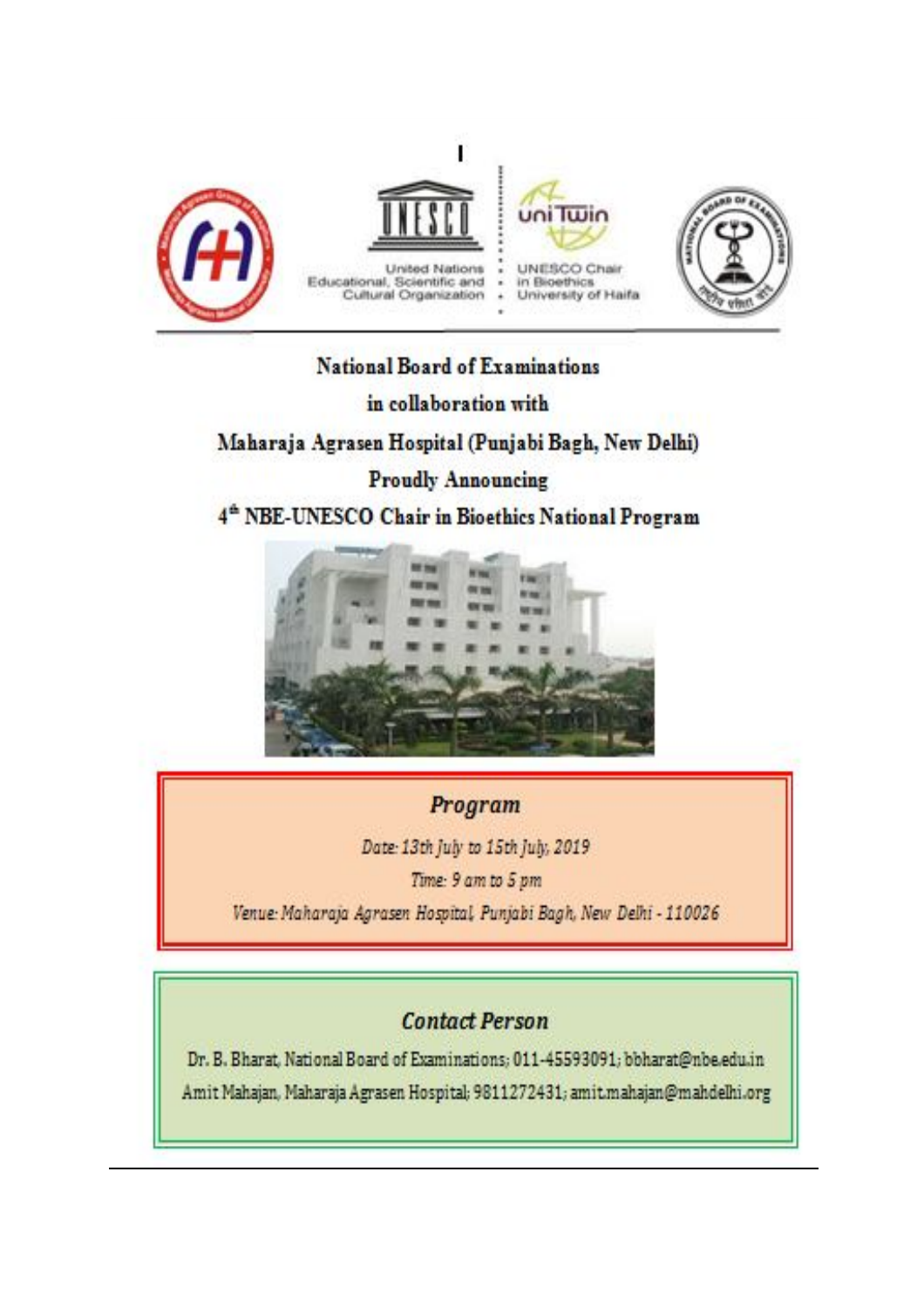## **About Program**

The National Board of Examinations and UNESCO Chair in Bioethics (Haifa) have joined hands to conduct focused training in Bioethics and Communication. This is being done in view of the proposed curriculum reform of the National DNB program where Bioethics and Communication, Quality and Safety are being introduced as mandatory learning objectives. The Indian program of the UNESCO Chair in Bioethics (Haifa), has taken the initiative to conduct accredited training and credentialing of the supervisors of the Postgraduate DNB programme in Bioethics and Communication.

All accredited hospital based DNB programs are invited to nominate and send DNB supervisors and teachers to attend the 3T Integrated Bioethics for Medical Sciences for postgraduate supervisors.

This training has two components – the Part I consists of a  $2\frac{1}{2}$  days of face-to face training focused on predominantly 'how to teach' bioethics and communication skills. This includes the reformed teaching methodology that is to be used to ensure that bioethics education is integrated into all aspects of post-graduate medical education under the DNB program.

The Part II consists of an International Webinar Certificate course on the Principles of Bioethics and Human Rights for a period of 16 weeks on 'what to teach in bioethics'. This live, interactive, webinar series also includes a series of Guest Faculty lectures from leading subject experts from all across the globe that make this course both unique in design and exclusive in content for both faculty and post-graduate students.

On successful completion of both Part I and Part II, the participating DNB supervisors will be eligible for the registration with the International Forum of Teachers of Bioethics based at the Medical University of Sofia (E.U.)

## **Why this program?**

Teaching bioethics is a comprehensive and long-term effort helping graduate and undergraduate students to become fully linked to the roots of their own personal principles. UNESCO established Chairs to improve the teaching of bioethics in medical schools. Its position was that bioethics should operate from the bedrock of human dignity and fundamental human rights, and bioethics teachers should be aware of cultural pluralism as well. To teach bioethics UNESCO has prepared 3T-IBHSc program for faculty members. This program is built to **'Train-Teach-Transfer'** Bioethics and Human Rights knowledge to the faculty members from medical fraternity.

## **Target Audience**

This course is beneficial for Post Graduate Supervisors/Teachers/Consultant/Faculty of NBE accredited Hospitals/Institutions running DNB program in various Broad & Super Specialty, and Fellowship programme in various sub specialty areas.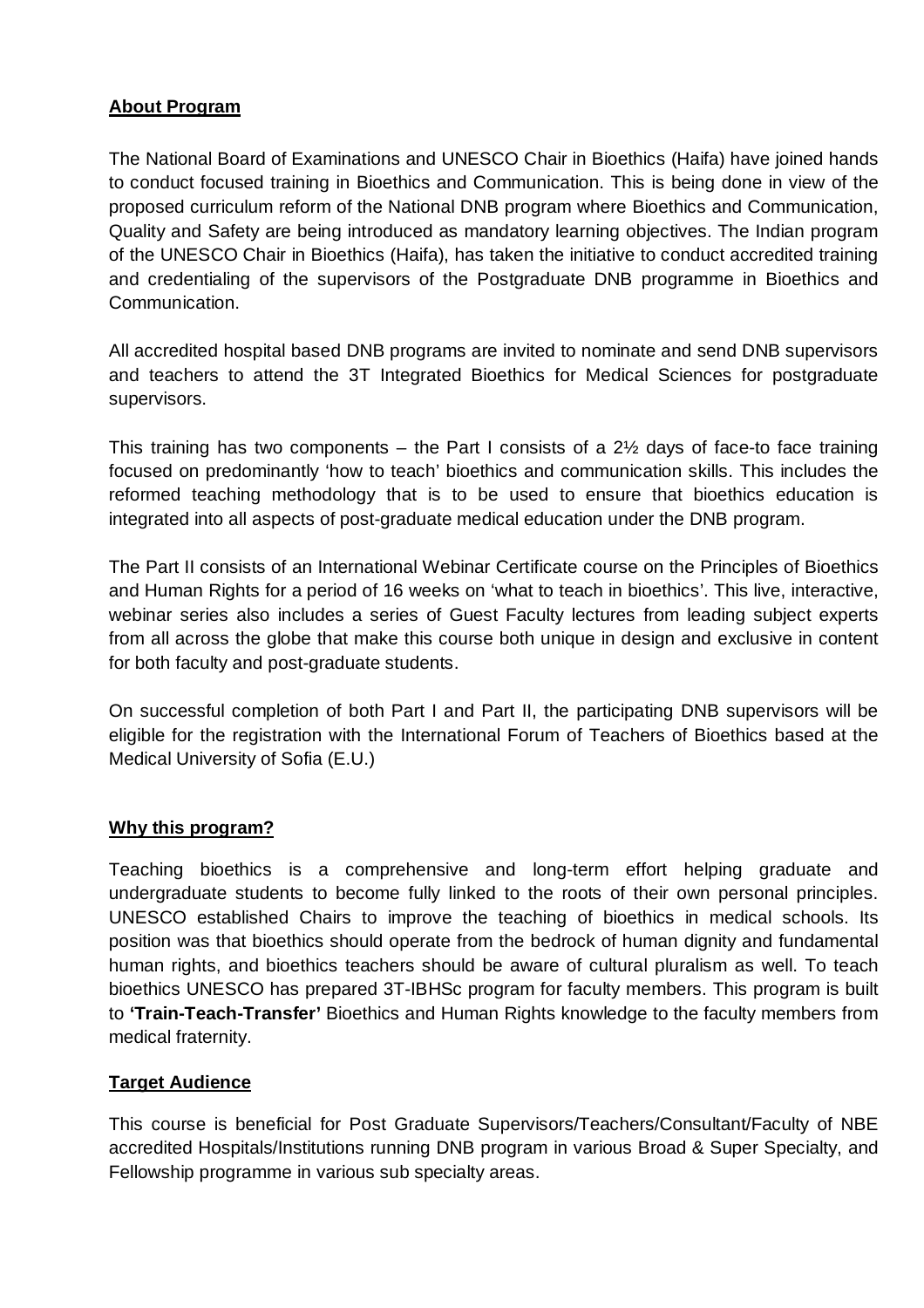### **How to register**

Course Fee: Rs. 2,360 [Rs. 2,000 + Rs. 360 (18% GST)].

### **NEFT/IMPS**

Bank Name: Bank of Baroda, Club Road, Punjabi Bagh, New Delhi-26. IFSC Code: BARB0PUNJAB Account Name: Maharaja Agrasen Hospital Charitable Trust Account Number: 12990100017435 Note: Please send your transaction ID for registration Confirmation by email or whatsapp.

#### **Cheque/DD**

In favour of "**MAHARAJA AGRASEN HOSPITAL CHARITABLE TRUST**" payable at New Delhi and should be sent to Mr Amit Mahajan, Senior Manager (Training and Academics), Maharaja Agrasen Hospital, West Punjabi Bagh, New Delhi-26.

### **Faculty Members**

- Prof. (Dr.) Russell Franco D'Souza, Head & Chair, Asia Pacific Division, Director of Education International Program, UNESCO Chair in Bioethics Haifa
- Dr Mary Mathew, Head Indian Programme UNESCO Bioethics, Manipal
- Col. (Dr.) Derek D'Souza, National Co-ordinator 3T IBHSc Course, MIMER Pune
- Dr Princy Palaty, Head Curriculum Development UNESCO India Program
- Dr K. Gireesh, Deputy Dean, SRM Medical College, Chennai

#### **Contact Person**

Dr. B. Bharat, Sr. Research Associate, National Board of Examinations; Mbl.: 011-45593091; Email: bbharat@nbe.edu.in

Amit Mahajan (Senior Manager - Quality and Academics, MAH); Mbl.: 9811272431; Email: amit.mahajan@mahdelhi.org